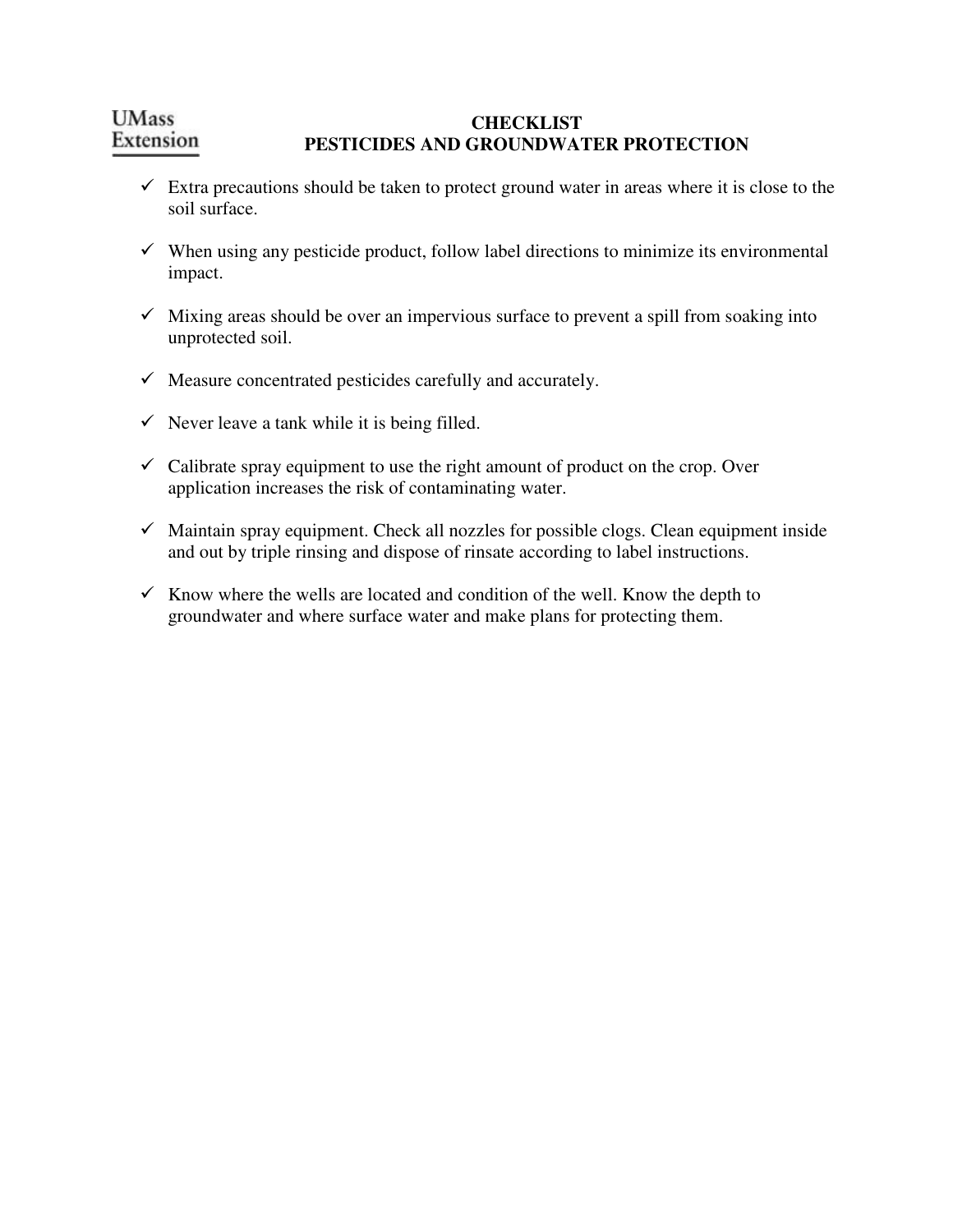# **PESTICIDES AND GROUNDWATER PROTECTION**

Many factors affect pesticide persistence and movement in soils. These factors should be considered when developing a pest management strategy, in order to protect both crops and our ground and surface water resources.

Most pesticides detected in ground water are those which are incorporated into the ground soil rather than those sprayed onto growing crops. Pesticides reach groundwater through runoff and leaching. Runoff carries pesticides over the ground in rain or irrigation water. Runoff is the movement of chemicals in water over a sloping surface. Runoff can carry pesticides mixed in water or bound to eroding soil. In addition, pesticides can move from the point of application by volatilization and plant uptake.

Leaching pesticides can move with the infiltrating water through the soil profile to the water table. The closer the water table is to the surface, the greater is the risk that it may become contaminated. In some situations, pesticides that are tightly bound to the soil may only move a few inches from the point of application regardless of the amount of infiltrating water, while in other situations pesticides have been shown to move many feet. Pesticides that are highly water soluble, relatively persistent, and not readily adsorbed by soil particles have the greatest potential for movement. In addition, relatively sandy soils that are low in organic matter are the most vulnerable to groundwater contamination due to their lower adsorptive capacity and higher infiltration rates.

There are several factors that determine the likelihood of a pesticide reaching surface or ground water: The properties of the pesticide, properties of the soil, conditions of the site and pesticide management practices.

### **Properties of Pesticides Solubility**

Some pesticides are more soluble in water than others. Highly soluble pesticides have a greater tendency to move by runoff or leaching from the point of application.

### **Degradation**

Pesticide persistence is usually expressed in terms of half-life, which is the typical length of time needed for one-half of the total amount of chemical applied to break down to non-toxic substances. Sunlight, temperature, soil and water pH, microbial activity and other soil characteristics may affect the breakdown of pesticides. Microbial degradation is the breakdown of chemicals by microorganisms. Soil organic matter and soil properties such as moisture, temperature, aeration, and pH all affect microbial degradation. Weather is also an important factor, as it affects both the persistence and movement of pesticides. Rainfall and irrigation can move surface-applied pesticides into the soil. The longer a pesticide persists in the environment, the longer it is subject to movement deeper into the soil profile.

### **Adsorption**

Adsorption is the binding of chemicals to soil particles. Pesticide adsorption varies with the properties of the chemical, as well as the soil's texture (relative proportions of sand, silt and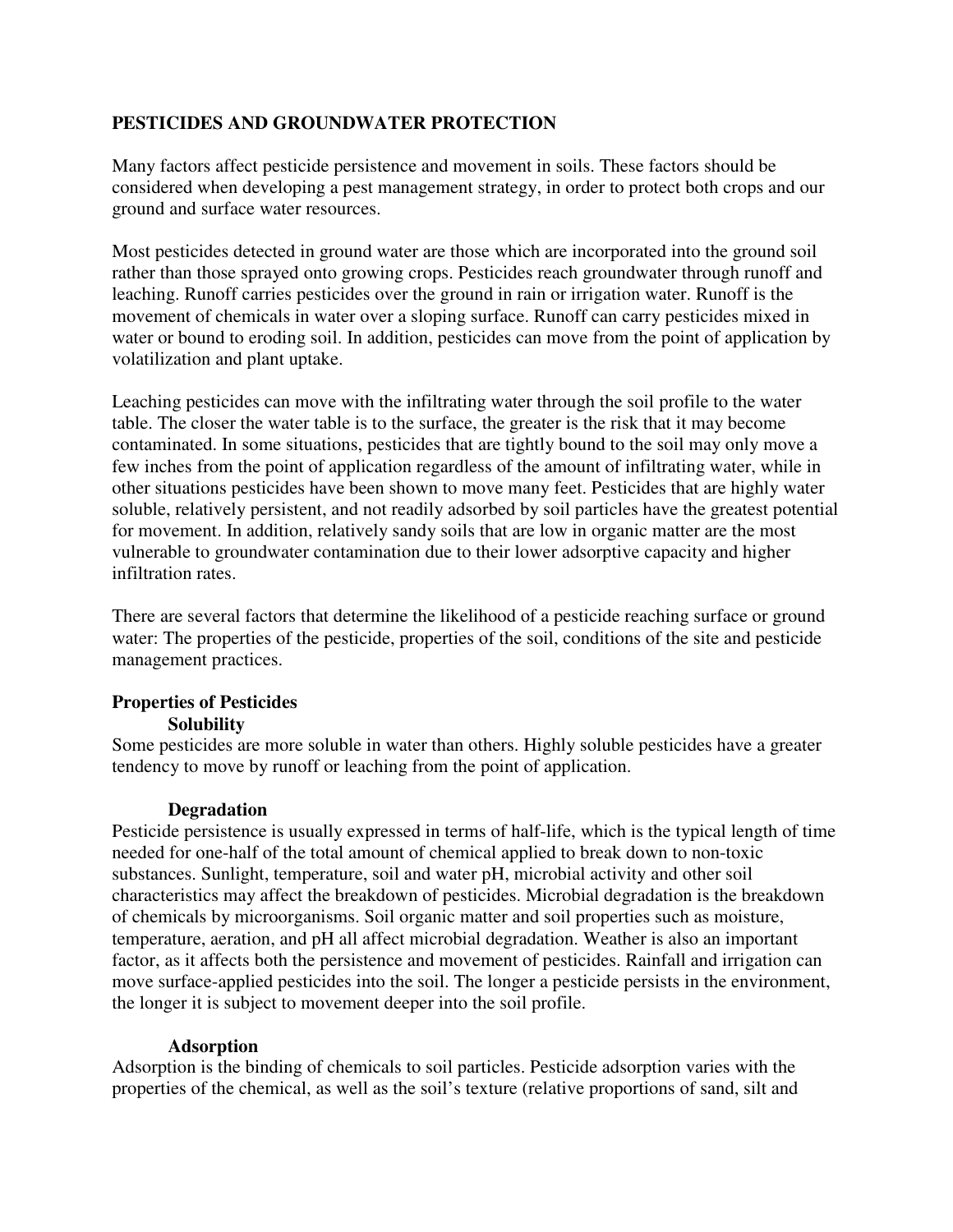clay), moisture level and amount of organic matter. Soils high in organic matter or clay tend to be most adsorptive and sandy soils low in organic matter tend to be least adsorptive.

# **Volatility**

Highly volatile chemicals are more likely lost to the atmosphere than to water supplies. However, highly volatile compounds may contaminate water if they are also highly soluble.

# **Properties of Soil**

# **Soil Texture**

The proportions of sand, silt and clay in the soil affect the movement of dissolved pesticides through soil. Soils with more clay and organic matter tend to hold water and dissolved chemicals longer. Pesticides have a greater chance of reaching ground water through coarse textured, sandy soil. Clay soils are more prone to rapid runoff – leading to surface water contamination. Soil Permeability – The measure of how fast water can move downward through a particular soil is called soil permeability. High permeability soils lose dissolved chemicals with the percolating water.

# **Organic Matter**

The content of organic matter in soil influences how much water a soil can hold, and how well it will be able to adsorb pesticides. Increasing the soil's organic content increases the soil's ability to hold water and dissolved pesticides in the root zone, to be available to plants and subject to eventual degradation.

# **Site Conditions**

Site conditions should be considered to protect groundwater supplies.

**Depth to Ground Water:** The shallower the depth to ground water, the less soil there will be to impede the flow of contaminants and fewer opportunities for degradation or adsorption of pesticides. Growers should take extra precautions to protect ground water in areas where it is close to the soil surface.

**Geologic Conditions:** The permeability of the geologic layers between the soil and ground water such as gravel deposits, allow water and dissolved pesticides to percolate downward to ground water. Layers of clay are less permeable and inhibit the movement of water. Ground water quality is most vulnerable in areas where permeability of geologic layers is rapid.

**Climate:** High rates of rainfall or irrigation may result in large amounts of water percolating through the soil and are highly susceptible to pesticide leaching and contamination caused by runoff.

### **Handling Practices**

When using any pesticide product, follow label directions. The label provides important instructions for obtaining the greatest benefit from the product and minimizing its environmental impact. Label directions include proper mixing and application, as well as pesticide storage and disposal.